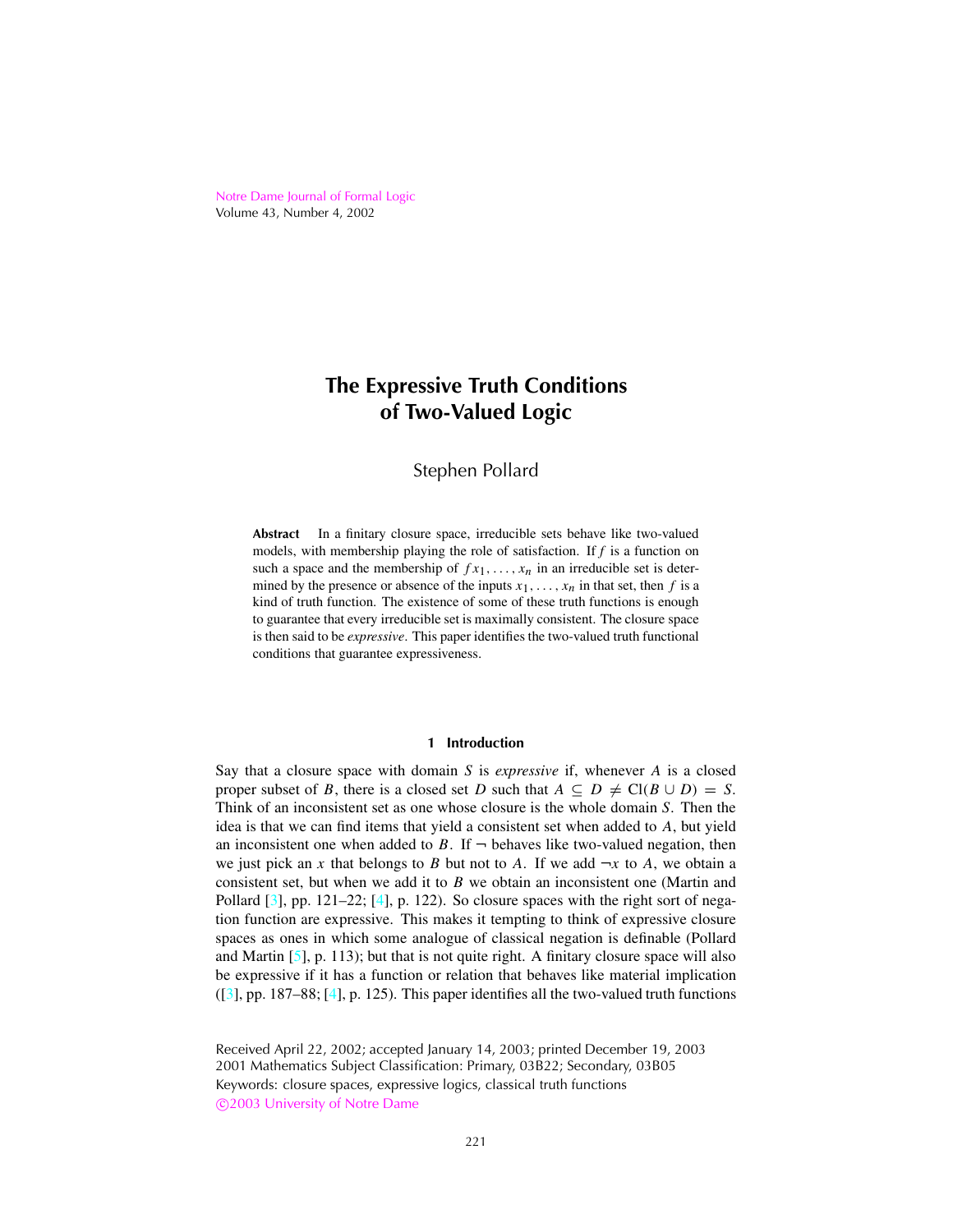<span id="page-1-0"></span>whose closure-theoretic properties guarantee expressiveness. This is of some interest because a finitary closure space is expressive if and only if its maximally consistent sets form a closed basis (that is, if and only if every closed set is the intersection of maximally consistent sets). The existence of such a closed basis is incompatible with an intuitionistic treatment of negations and conditionals. So, by identifying closure theoretic properties that guarantee expressiveness, we identify deductive properties antithetical to intuitionism.

#### **2 Preliminaries**

Let  $\langle S, C \rangle$  be a *closure space*. That is, (1) Cl is a function that assigns subsets of *S* to subsets of *S*; and (2) if *A* and *B* are any subsets of *S*, then  $A \subseteq Cl(B)$  if and only if Cl(*A*) ⊆ Cl(*B*). Cl(*A*) is said to be the *closure* of *A*. Readers unaccustomed to working with abstract closure functions might find it helpful to think of *A* as a set of sentences and think of  $Cl(A)$  as the set of sentences that follow from or are derivable from members of *A*. We assume, for the remainder of this paper, that  $\langle S, C \rangle$  is *finitary*. That is, if  $A \subseteq S$  and  $x \in Cl(A)$ , then *x* belongs to the closure of some finite subset of *A*. In the case of implicational or deductive closure, this would mean that a sentence follows from or is derivable from sentences only if it follows from or is derivable from finitely many of those sentences. Say that a subset of *S* is *closed* just in case it contains (and, hence, is identical to) its own closure. (If it helps, take 'closed' to mean closed under consequence or derivability.) Finally, say that a set *B* is *irreducible* just in case *B* is closed but is not the intersection of closed sets all distinct from *B*. In a finitary closure space, every closed set is the intersection of irreducible sets. (Since we adopt the convention that ∩∅ is the universe, *S* is the intersection of the empty set of irreducible sets.) So, once the universe is fixed, the structure of the whole space is determined by the irreducible sets (Crawley and Dilworth [\[1\]](#page-8-0), pp. 43–44; [\[3](#page-8-0)], p. 161; Wójcicki [\[10\]](#page-9-0), p. 27). In particular, if we can arrange for the irreducible sets to treat an operator in the right way, we can arrange for that operator to behave well throughout the space.

It is often helpful to think of irreducible sets as closure theoretic surrogates for *models*. In a finitary closure space,  $x \in \text{Cl}(A)$  if and only if *x* belongs to every irreducible set that contains A (just as  $x$  is a consequence of A if and only if  $x$  is true in every interpretation that satisfies every member of *A*). So membership in an irreducible set is like truth in a model and it makes some sense to talk about the "semantics" of functions in our closure space.

Here is an example. Suppose, for each irreducible set *B* and each  $x \in S$ , that *B* "satisfies"  $\neg x$  if and only if *B* does not "satisfy" *x* (that is,  $\neg x \in B$  if and only if  $x \notin$ *B*). Then  $\neg$  will behave just like an operator that obeys the truth table for two-valued negation. Note, for instance, that  $Cl({\neg\neg x})$  is the intersection of the irreducible sets that have  $\neg\neg x$  as a member. It is easy to see that *x* belongs to each of those sets (since  $\neg x$  does not). So  $x \in \text{Cl}(\{\neg \neg x\})$ . That is,  $\neg$  satisfies the classical double negation elimination principle and it does so because it has the right "semantic" properties: for each  $x, \neg x$  belongs to just the right irreducible sets.

Given any two-valued truth function, we can translate its truth conditional properties into abstract closure theoretic properties. Any function that has the latter properties will have "semantic" characteristics that mirror those of the truth function. The next section shows how this is done.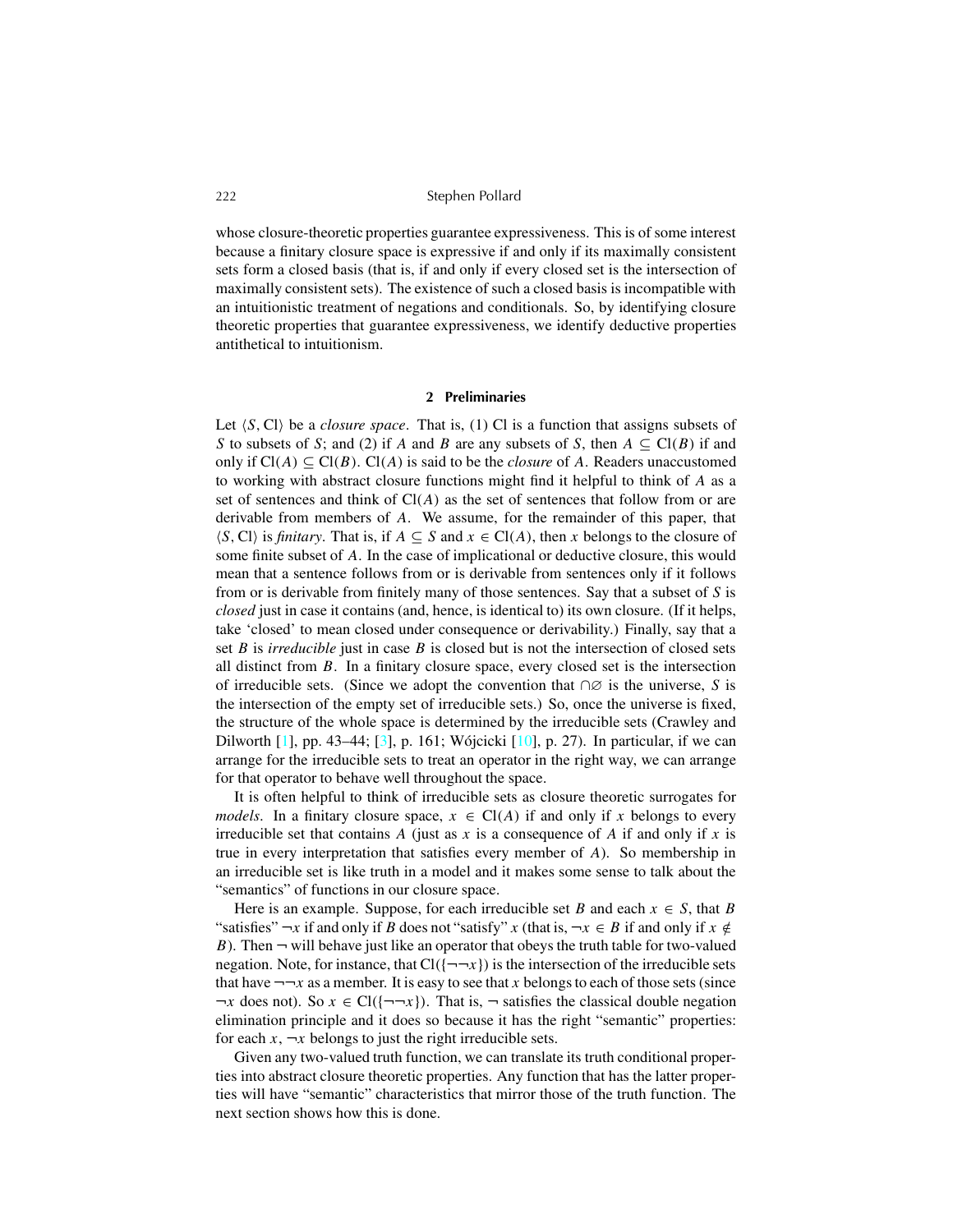#### Two-Valued Logic 223

#### **3 Truth Conditions**

<span id="page-2-0"></span>Given a two-valued truth function, our strategy is to write out its truth table and transform each line into a statement about the interactions between our closure operator and a function  $f : S^n \to S$ . We are trying to guarantee that the conditions under which  $f x_1, \ldots, x_n$  is "satisfied" by an irreducible set will mirror those under which an application of the truth function is satisfied by a two-valued interpretation. We will use the truth table entries to label the closure theoretic conditions generated from them. If the truth table entry says that a pair of **T**s yields an **F**, our name for the corresponding closure theoretic condition will be  $TT \Rightarrow F$ . More generally,  $V_1, \ldots, V_n \Rightarrow V_0$  (where each of the Vs is either truth or falsehood) will be the condition on Cl and f generated from the truth table entry with inputs  $V_1, \ldots, V_n$  and output  $V_0$ . When we use such an entry to characterize an *n*-ary function  $fx_1, \ldots, x_n$ , we let *T* (the set of "true inputs") be  $\{x_k : V_k = T\}$  and we let *F* (the set of "false") inputs") be  $\{x_k : \mathbf{V}_k = \mathbf{F}\}\$ . Then we say

*f* satisfies  $V_1, \ldots, V_n \Rightarrow T$  just in case

$$
(\bigcap_{x \in F} \mathrm{Cl}(A \cup \{x\}) \cap \mathrm{Cl}(A \cup \{fx_1, \ldots, x_n\}) \subseteq \mathrm{Cl}(A \cup T)
$$

whenever  $A \subseteq S$  and  $x_1, \ldots, x_n \in S$ ;

*f* satisfies  $V_1, \ldots, V_n \Rightarrow F$  just in case

$$
\bigcap_{x \in F} \text{Cl}(A \cup \{x\}) \subseteq \text{Cl}(A \cup T \cup \{fx_1, \ldots, x_n\})
$$

whenever  $A \subseteq S$  and  $x_1, \ldots, x_n \in S$ .

Students of multiple-conclusion logics may recognize that this is a closure theoretic version of Shoesmith and Smiley's technique for characterizing two-valued truth functions ([\[7\]](#page-8-0), p. 312–13; cf. Kneale [\[2\]](#page-8-0), pp. 246–47; see also Scott [\[6](#page-8-0)], p. 415). To see how the technique works in practice, consider the truth table for classical negation.

$$
\begin{array}{c|c}\n z & \neg z \\
\hline\n \text{T} & \text{F} \\
\hline\n \text{F} & \text{T}\n \end{array}
$$

To associate a closure theoretic principle with each line of the truth table, we say

 $\neg$  satisfies  $T \Rightarrow F$  just in case

$$
\bigcap_{x \in \varnothing} \mathrm{Cl}(A \cup \{x\}) \subseteq \mathrm{Cl}(A \cup \{z\} \cup \{\neg z\})
$$

whenever  $A \subseteq S$  and  $z \in S$ ;

 $\neg$  satisfies  $\mathbf{F} \Rightarrow \mathbf{T}$  just in case

$$
\left(\bigcap_{x\in\{z\}}\mathrm{Cl}(A\cup\{x\})\right)\cap\mathrm{Cl}(A\cup\{\neg z\})\subseteq\mathrm{Cl}(A\cup\varnothing)
$$

whenever  $A \subseteq S$  and  $z \in S$ .

Each principle can be simplified.

 $\lnot$  satisfies  $\mathbf{T} \Rightarrow \mathbf{F}$  just in case  $S \subseteq \text{Cl}(\{z, \lnot z\})$  for all  $z \in S$ .

¬ satisfies **F** ⇒ **T** just in case Cl(*A* ∪{*z*})∩Cl(*A* ∪{¬*z*}) ⊆ Cl(*A*) whenever  $A \subseteq S$  and  $z \in S$ .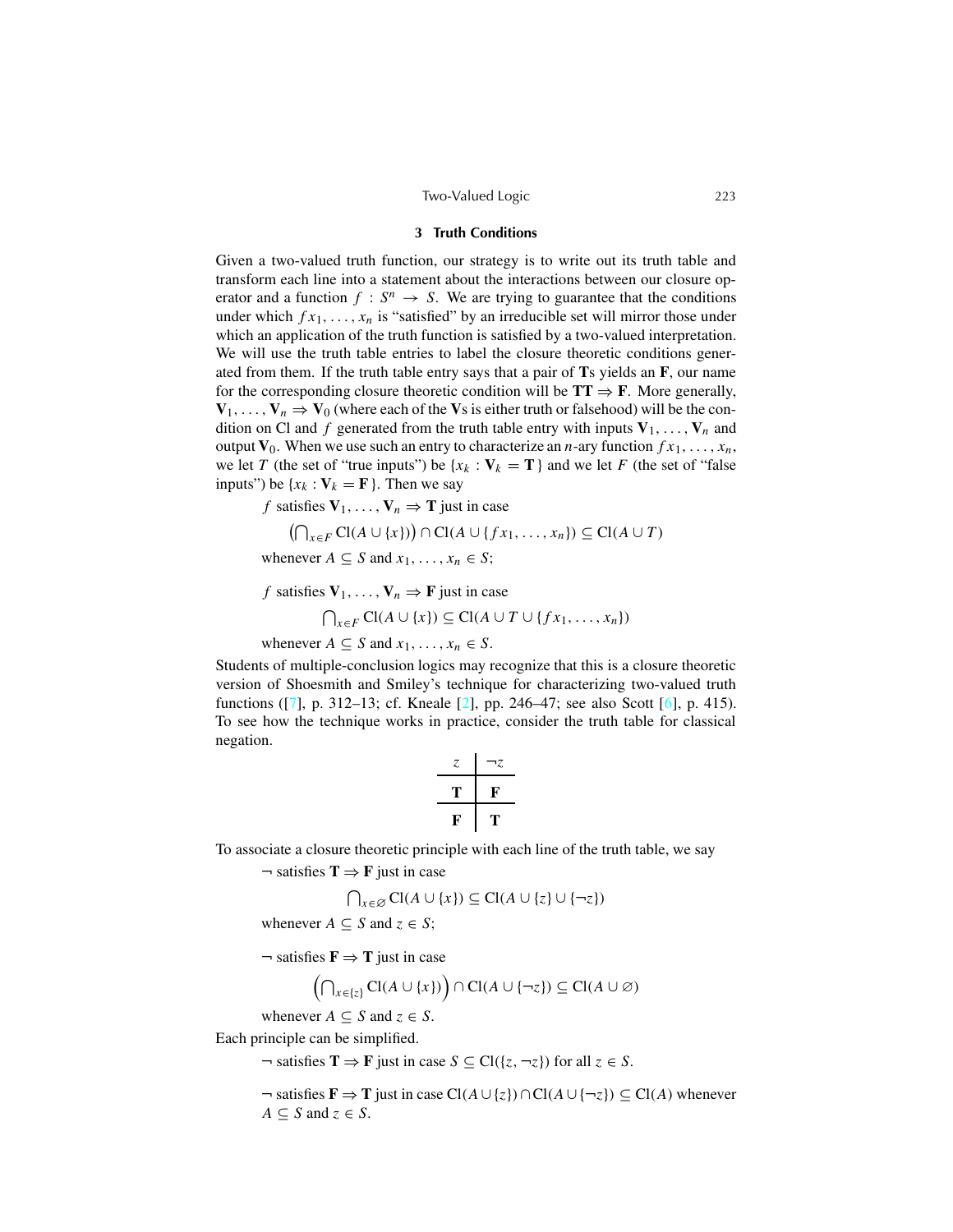In a deductive setting,  $T \Rightarrow F$  would say that every sentence is derivable from a contradiction (ex falso quodlibet), whereas  $\mathbf{F} \Rightarrow \mathbf{T}$  would say that something is derivable whenever it is derivable from each term of a contradiction. If we let *A* be the empty set, we obtain the two axioms for classical negation from Tarski  $[8]$  ([\[9](#page-9-0)], ch. 3; see also [\[3\]](#page-8-0), p. 68).

**Tarski's** Axiom  $9^*$   $Cl({z, -z}) = S$ .

**Tarski's** Axiom  $10^*$   $Cl({z}) \cap Cl({{\neg z}}) = Cl(\emptyset)$ .

As so often occurs in mathematics, the order of exposition here is the reverse of the order of discovery. The two Tarski axioms were the starting point and the abstract schemes emerged as generalizations of them.

We refer to each of our principles  $V_1, \ldots, V_n \Rightarrow V_0$  as a *truth condition*. We now show that each of our truth conditions supplies  $f$  with the right "semantic" properties (that is, each truth condition guarantees that the membership or nonmembership of  $f x_1, \ldots, x_n$  in an irreducible set will depend in the intended way on the membership or nonmembership of the arguments  $x_1, \ldots, x_n$  in that set).

**Theorem 3.1** Suppose the *n*-ary function f satisfies the truth condition  $V_1, \ldots, V_n$  $\Rightarrow$  **T**. Pick any irreducible set B. Then  $fx_1, \ldots, x_n \in B$  if  $T \subseteq B$  and  $(F \cap B) = \emptyset$ .

**Proof** Under the hypotheses of the theorem,

 $(\bigcap_{x \in F} \text{Cl}(B \cup \{x\})\big) \cap \text{Cl}(B \cup \{fx_1, ..., x_n\}) \subseteq B.$ 

If  $F = \emptyset$ , then it is trivial that  $fx_1, \ldots, x_n \in B$ . Suppose  $F \neq \emptyset$ . Then it would contradict *B*'s irreducibility if  $f x_1, \ldots, x_n \notin B$ .

For example, if the function  $\neg$  satisfies  $\mathbf{F} \Rightarrow \mathbf{T}$ , then  $\neg z$  will belong to an irreducible set whenever *z* does not.

**Theorem 3.2** Suppose the *n*-ary function f satisfies the truth condition  $V_1, \ldots, V_n$  $\Rightarrow$  **F**. Pick any irreducible set B. Then  $fx_1, \ldots, x_n \notin B$  if  $T \subseteq B$  and  $(F \cap B) = \emptyset$ .

**Proof** Under the hypotheses of the theorem,

 $\bigcap_{x \in F} \text{Cl}(B \cup \{x\}) \subseteq \text{Cl}(B \cup \{fx_1, \ldots, x_n\}).$ 

If  $F = \emptyset$  and  $fx_1, \ldots, x_n \in B$ , then  $B = \bigcap \emptyset = S$ , which is impossible. If  $F = \{x_k\}$  and  $fx_1, \ldots, x_n \in B$ , then  $x_k \in B$ , which contradicts our assumption that no member of *F* belongs to *B*. Suppose *F* has more than one member. Then it would contradict *B*'s irreducibility if  $fx_1, \ldots, x_n \in B$ .

If the function  $\neg$  satisfies  $\mathbf{T} \Rightarrow \mathbf{F}$ , then  $\neg z$  will not belong to an irreducible set if z does. The converse of Theorem 3.2 holds, as does that of Theorem 3.1.

**Theorem 3.3** *If, for each irreducible set B,*  $f x_1, \ldots, x_n \in B$  *whenever*  $T \subseteq B$ *and*  $(F \cap B) = \emptyset$ *, then f satisfies the truth condition*  $V_1, \ldots, V_n \Rightarrow T$ .

**Proof** Suppose  $z \notin \text{Cl}(A \cup T)$ . Then we can pick an irreducible set *B* that contains (*A* ∪ *T*) but does not have *z* as a member. Suppose  $z \text{ ∈ } Cl(A ∪ {f x<sub>1</sub>, ..., x<sub>n</sub>}).$ Then *z* belongs to every irreducible set that contains  $(A \cup \{fx_1, \ldots, x_n\})$ . So  $fx_1, \ldots, x_n \notin B$  and, hence,  $(F \cap B) \neq \emptyset$ . Let *x* belong to both *F* and *B*. Then not every irreducible set that contains  $(A \cup \{x\})$  has *z* as a member. So  $z \notin \text{Cl}(A \cup \{x\}).$ 

<span id="page-3-0"></span>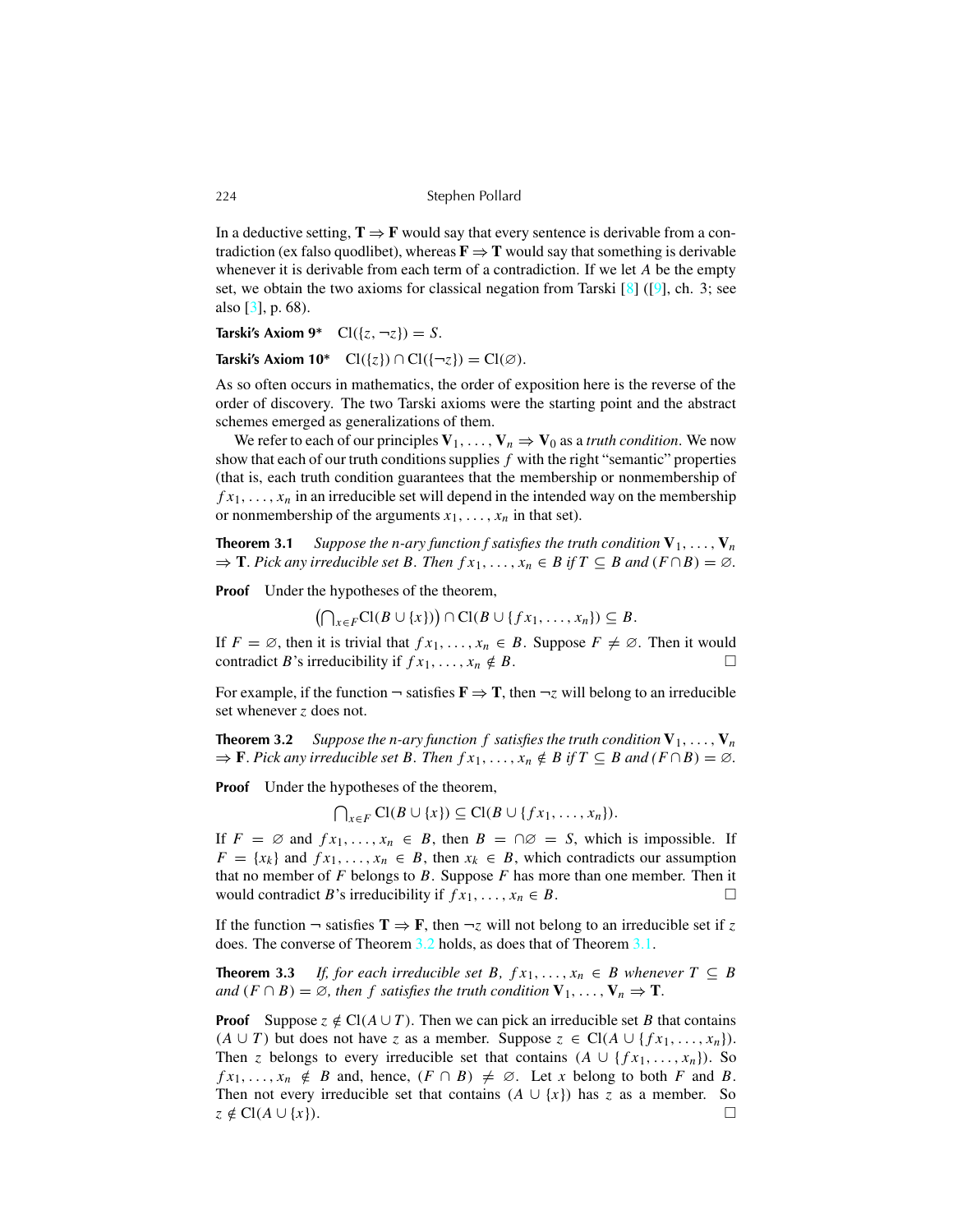<span id="page-4-0"></span>If  $\neg z$  belongs to an irreducible set whenever *z* does not, then the function  $\neg$  satisfies  $\mathbf{F} \Rightarrow \mathbf{T}$ .

**Theorem 3.4** *If, for each irreducible set B,*  $f x_1, \ldots, x_n \notin B$  *whenever*  $T \subseteq B$ *and*  $(F \cap B) = \emptyset$ *, then f satisfies the truth condition*  $V_1, \ldots, V_n \Rightarrow F$ .

**Proof** Suppose  $z \notin \text{Cl}(A \cup T \cup \{fx_1, \ldots, x_n\})$ . Then we can pick an irreducible set *B* that contains  $(A \cup T \cup \{fx_1, \ldots, x_n\})$  but does not have *z* as a member. Note that  $(F \cap B) \neq \emptyset$  and proceed as in the previous proof.

If *z* and  $\neg$ *z* never belong to the same irreducible set, then the function  $\neg$  satisfies **T** ⇒ **F**.

#### **4 Expressiveness**

We now say that a set of *n*-ary truth conditions is *consistent* if and only if none of the associated truth table entries assign both **T** and **F** to the same sequence of inputs. (For example, you do not have both  $TF \Rightarrow T$  and  $TF \Rightarrow F$ .) We extend the notion of expressiveness from closure spaces to sets of truth conditions by stipulating that a consistent set of *n*-ary truth conditions is *expressive* if and only if every finitary closure space with a function satisfying those conditions is expressive. A closed subset of our domain is *maximally consistent* if and only if its only closed proper superset is the whole domain *S*. A finitary closure space is expressive if and only if each of its irreducible sets is maximally consistent  $(3)$ , Theorems 6.4, 6.33, 6.35, and 7.32). We use this fact in the proofs of some of the following results. By **F**, . . ., **F** we mean a sequence of inputs all of which are **F**. **T**, . . ., **T** will be a sequence of inputs all of which are **T**.

**Lemma 4.1** *A consistent set of n-ary truth conditions will not be expressive unless*  $\mathbf{F}, \ldots, \mathbf{F} \Rightarrow \mathbf{T}$  *is one of its members.* 

**Proof** Suppose  $(\mathbf{F}, \dots, \mathbf{F} \Rightarrow \mathbf{T}) \notin \Theta$ . We need just one finitary, nonexpressive closure space with a function satisfying each member of  $\Theta$ . Consider the following lattice of closed sets.

$$
{a, b}
$$
  
|\n  
|\n  
|\n  
0\n  
\n
$$
|
$$

Notice that  $\emptyset$  is irreducible but not maximally consistent. So this closure space is not expressive. Let

$$
\tau(x) = \begin{cases} \mathbf{T} & \text{if } x = b \\ \mathbf{F} & \text{if } x = a \end{cases}
$$

and let

$$
gx_1, \dots, x_n = \begin{cases} b & \text{if } (\tau(x_1), \dots, \tau(x_n) \Rightarrow \mathbf{T}) \in \Theta \\ a & \text{otherwise.} \end{cases}
$$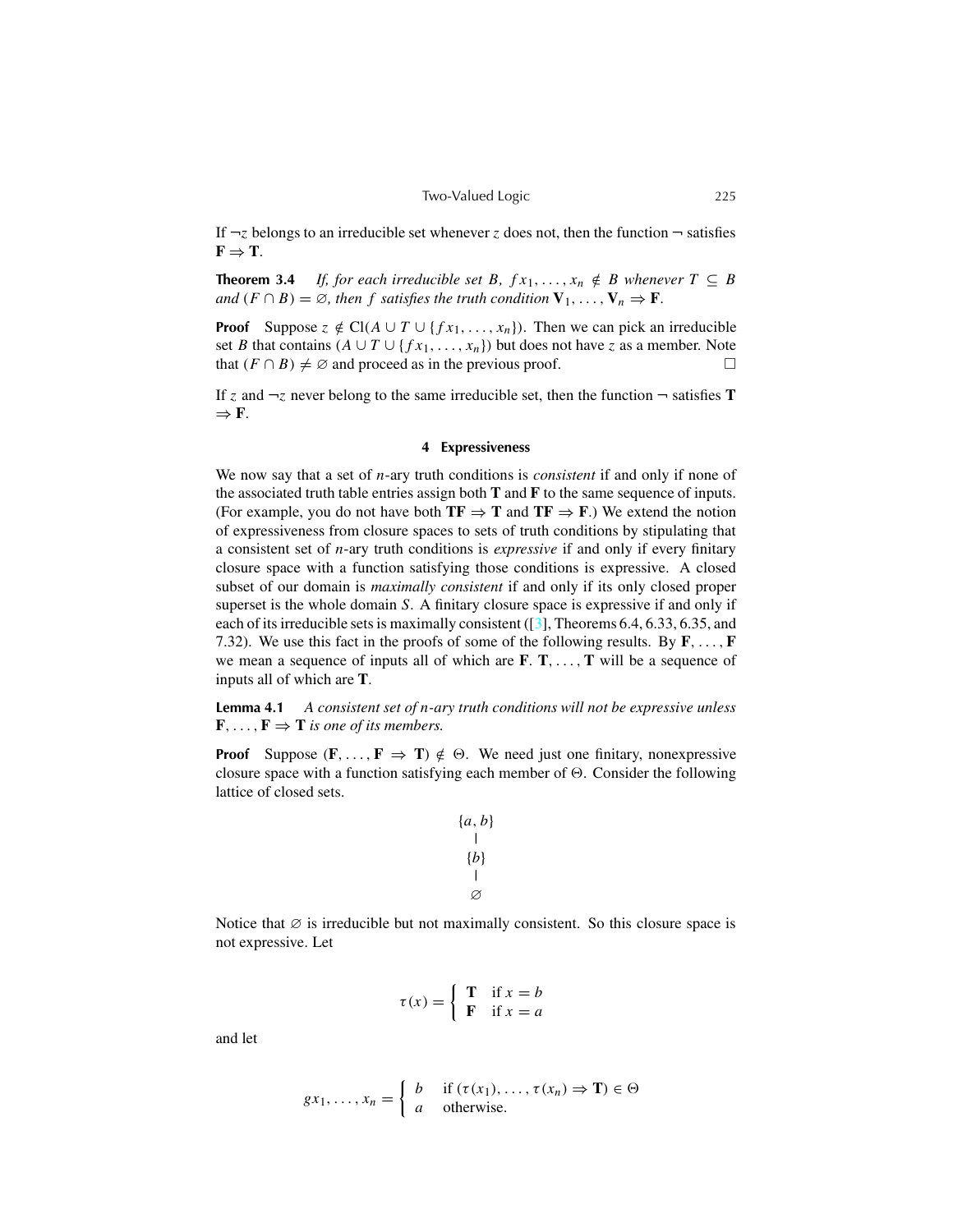We want to show that *g* satisfies every truth condition in  $\Theta$ . Suppose, first, that  $(\mathbf{V}_1, \ldots, \mathbf{V}_n \Rightarrow \mathbf{T}) \in \Theta$ . By Theorem [3.3,](#page-3-0) we need only verify that  $gx_1, \ldots, x_n$  belongs to our two irreducible sets ( $\varnothing$  and  $\{b\}$ ) under the right conditions. As before, we let  $T = \{x_k : V_k = T\}$  and  $F = \{x_k : V_k = F\}$ . Since  $(F, \ldots, F \Rightarrow T) \notin \Theta$ , *T* is nonempty. So it is vacuously true that  $gx_1, \ldots, x_n \in \emptyset$  whenever  $T \subseteq \emptyset$ and  $(F \cap \emptyset) = \emptyset$ . Suppose  $T \subseteq \{b\}$  and  $(F \cap \{b\}) = \emptyset$ . Then  $V_k = \tau(x_k)$ whenever  $1 \leq k \leq n$ . So  $gx_1, \ldots, x_n = b$  and, hence,  $gx_1, \ldots, x_n \in \{b\}$ . Now suppose  $(\mathbf{V}_1, \dots, \mathbf{V}_n \Rightarrow \mathbf{F}) \in \Theta$ . By Theorem [3.4,](#page-4-0) we need only verify that  $gx_1, \ldots, x_n$  is a nonmember of our irreducible sets under the right conditions. Clearly  $gx_1, \ldots, x_n$  will not belong to  $\emptyset$  under any conditions. Suppose  $T \subseteq \{b\}$ and  $(F \cap \{b\}) = \emptyset$ . Then, again,  $V_k = \tau(x_k)$  whenever  $1 \leq k \leq n$ . Since  $\Theta$  is consistent,  $(\tau(x_1), \ldots, \tau(x_n) \Rightarrow \mathbf{T}) \notin \Theta$ . So  $gx_1, \ldots, x_n = a$  and, hence,  $gx_1, \ldots, x_n \notin \{b\}.$ 

It was essential to this proof that  $\varnothing$  be irreducible—as the following theorem shows.

**Theorem 4.2** A finitary closure space in which  $\emptyset$  is not irreducible will be expres*sive if there is a function on that space satisfying* **T**, ..., **T**  $\Rightarrow$  **F** *and at least one truth condition with output* **T***.*

**Proof** Suppose *B* is irreducible and  $z \notin B$ . We want to show that  $Cl(B \cup \{z\}) = S$ . Suppose *f* satisfies **T**, . . . , **T**  $\Rightarrow$  **F** and **V**<sub>1</sub>, . . . , **V**<sub>*n*</sub>  $\Rightarrow$  **T**. Pick  $y \in B$  and let

$$
x_i = \left\{ \begin{array}{ll} y & \text{if } \mathbf{V}_i = \mathbf{T} \\ z & \text{if } \mathbf{V}_i = \mathbf{F} \end{array} \right.
$$

Then, by Theorem [3.1,](#page-3-0) *f*  $x_1$ , . . . ,  $x_n$  ∈ *B*. But Cl(*B* ∪ {*y*, *z*, *f*  $x_1$ , . . . ,  $x_n$ }) = *S*. So  $Cl(B \cup \{z\}) = S.$ 

The following lemmas will help us with the proof of Theorem [4.5.](#page-6-0)

**Lemma** 4.3 *If f satisfies*  $V_1, \ldots, V_n \Rightarrow$  **F** *and* 

$$
x_i = \begin{cases} y & \text{if } \mathbf{V}_i = \mathbf{F} \\ z & \text{if } \mathbf{V}_i = \mathbf{T} \end{cases}
$$

*then*  $y \in Cl({z, fx_1, ..., x_n}).$ 

**Proof** If  $F = \emptyset$ , then  $S \subseteq Cl(\lbrace z, fx_1, \ldots, x_n \rbrace)$ . If *F* is nonempty, then  $F = \lbrace y \rbrace$ and, hence,  $Cl({\gamma}) \subseteq Cl({z, fx_1, ..., x_n}).$ 

**Lemma 4.4** *A consistent set of n-ary truth conditions will not be expressive unless at least one of its members has output* **F***.*

**Proof** Suppose every member of  $\Theta$  has output **T**. Consider the following lattice of closed sets.

$$
{a, b, c}
$$
  
|\n
$$
{b, c}
$$
  
|\n
$$
{c}
$$

<span id="page-5-0"></span>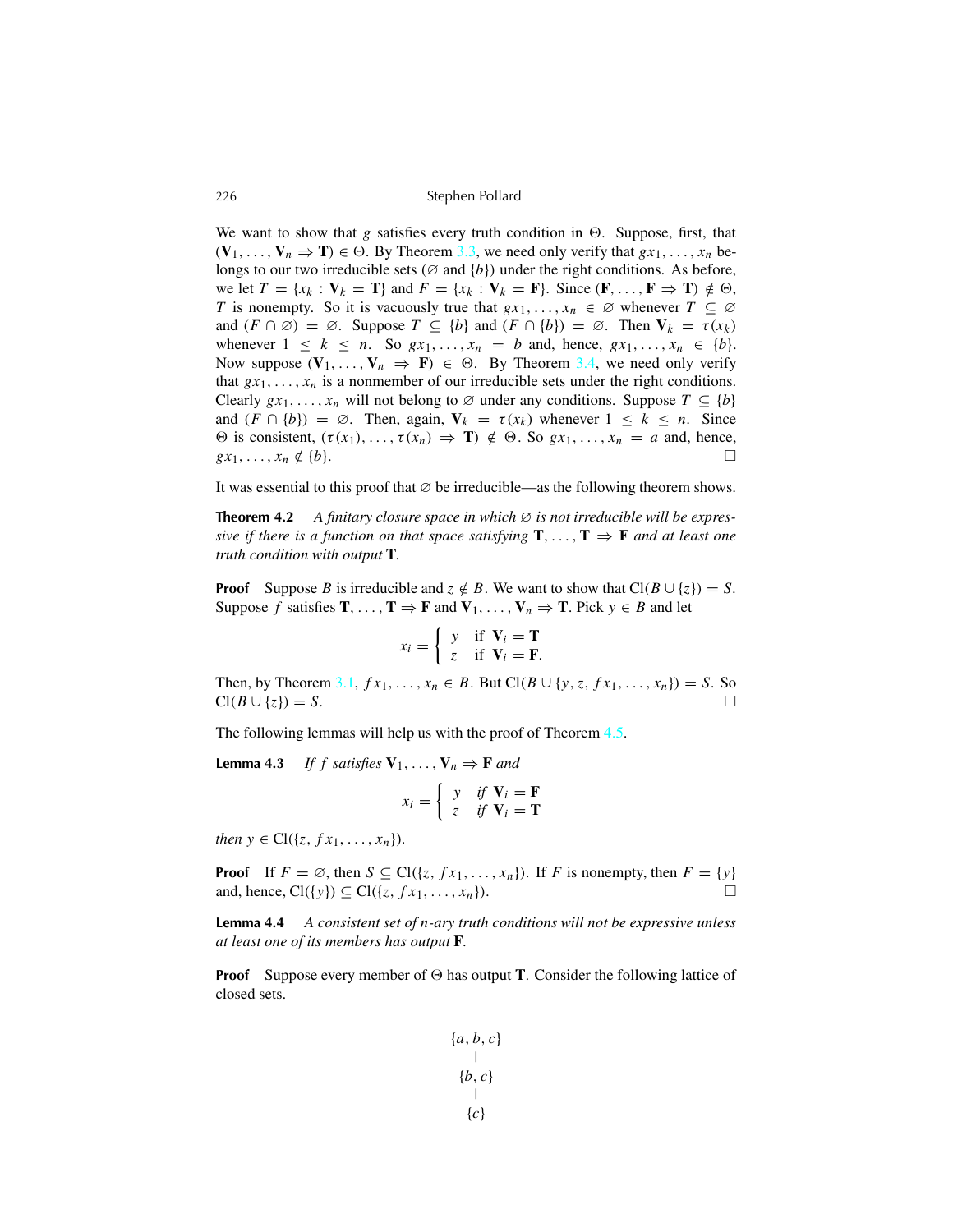<span id="page-6-0"></span>We need to arrange that  $gx_1, \ldots, x_n$  belongs to each of our irreducible sets ({*b*, *c*} and  $\{c\}$ ) no matter what  $x_1, \ldots, x_n$  might be. No problem: just stipulate that  $gx_1, \ldots, x_n = c$ . By Theorem [3.3,](#page-3-0) *g* satisfies every member of  $\Theta$ .

**Theorem 4.5** *A consistent set of n-ary truth conditions will be expressive if and only if its members include*  $\mathbf{F}, \ldots, \mathbf{F} \Rightarrow \mathbf{T}$  *and at least one truth condition with output* **F***.*

**Proof**  $(\rightarrow)$  Apply Lemmas [4.1](#page-4-0) and [4.4.](#page-5-0)

(←) Suppose *f* satisfies **F**, ..., **F**  $\Rightarrow$  **T** and **V**<sub>1</sub>, ..., **V**<sub>*n*</sub>  $\Rightarrow$  **F**. Suppose *B* is irreducible and  $z \notin B$ . We want to show that  $Cl(B \cup \{z\}) = S$ . Suppose  $y \notin B$  and  $x_1, \ldots, x_n$  are as in Lemma [4.3.](#page-5-0) Then, by Theorem [3.1,](#page-3-0)  $fx_1, \ldots, x_n \in B$ . So, by Lemma [4.3,](#page-5-0) *y* ∈ Cl(*B* ∪ {*z*}).

Exactly  $2^{(2^n-1)} - 1$  two-valued *n*-ary truth functions have expressive truth conditions. The seven binary ones are

|  |  | $\leftarrow$ $\rightarrow$ $\leftrightarrow$   $\neg$ <sub>2</sub> $\neg$ <sub>1</sub> $\downarrow$ |  |
|--|--|-----------------------------------------------------------------------------------------------------|--|
|  |  |                                                                                                     |  |
|  |  |                                                                                                     |  |
|  |  |                                                                                                     |  |
|  |  |                                                                                                     |  |

The only one of the seven that might occasion any surprise at all is material equivalence  $(\leftrightarrow)$ . But consider three other binary truth functions.

|    | $\leftrightarrow$ |   |   |
|----|-------------------|---|---|
| TТ | F                 | F | F |
| ТF | т                 | т | F |
| FТ | т                 | F | т |
| FF | F                 | F | F |

Each of these is definable in a finitary closure space that is not expressive. So these functions do not have expressive truth conditions. However, as Theorem [4.2](#page-5-0) teaches us, all the counterexamples have a somewhat odd property:  $\varnothing$  is irreducible. There are two circumstances under which ∅ is *not* irreducible. First, ∅ is not closed. This is equivalent to saying that  $Cl(\emptyset)$  has members. In a deductive setting, this would mean that at least one sentence is derivable from the empty set of premises a perfectly common circumstance. Second,  $\varnothing$  is closed but is not the intersection of other closed sets. In a sentential logic with infinitely many sentence letters, one would expect  $Cl(\emptyset)$  to be the intersection of  ${Cl({P}) : P}$  is a sentence letter}. The frequency of contrary cases will depend, of course, on what one is willing to count as a "sentential logic."

If we consider only the finitary closure spaces in which  $\varnothing$  is not irreducible, the only two-valued binary truth functions whose presence does not guarantee expressiveness will be **T**-constant, **F**-constant, conjunction, disjunction, and the two binary projection functions (exactly the binary truth functions of Post's logic  $A_1$ ).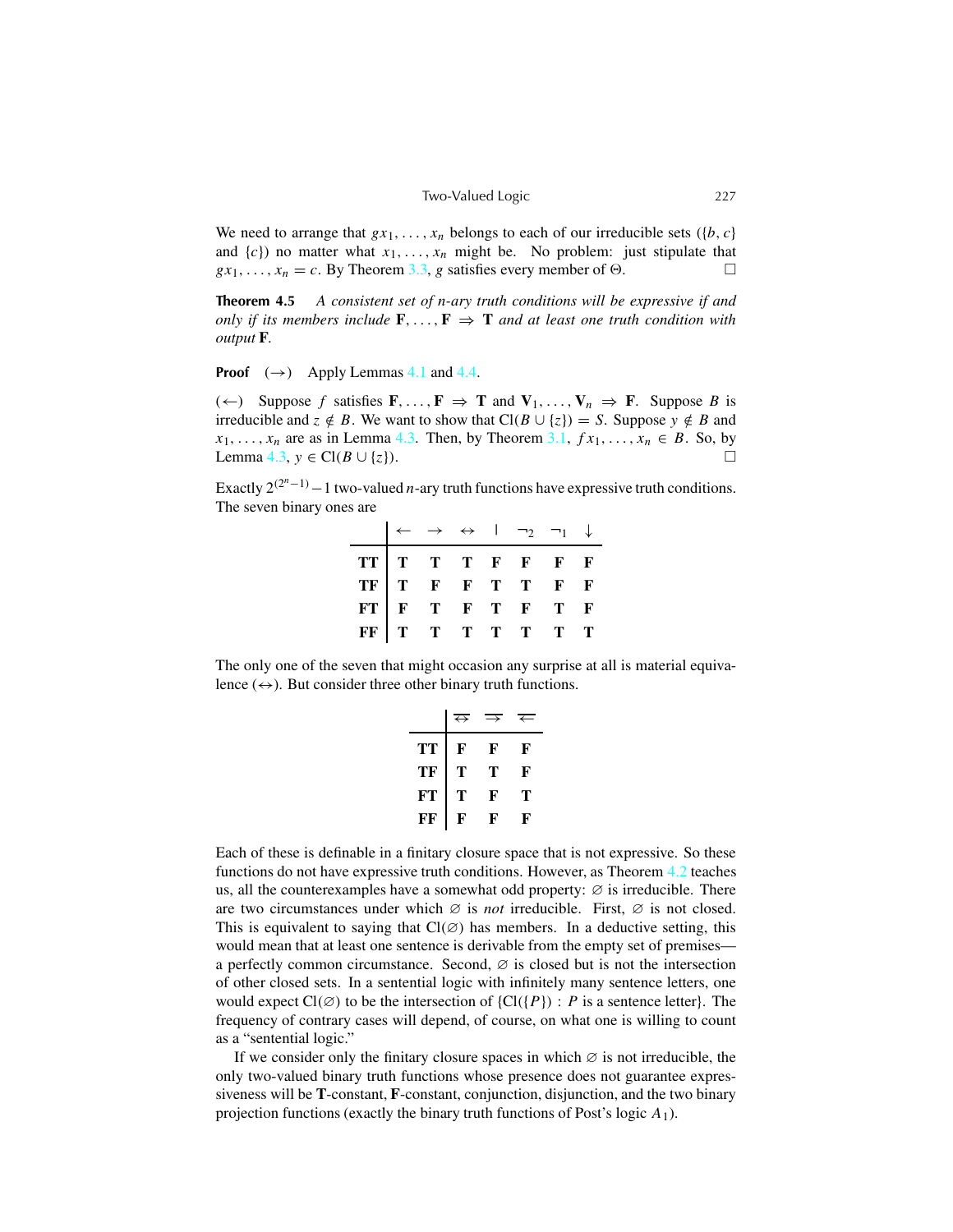#### **5 Examples**

<span id="page-7-0"></span>A connective with the deductive properties of intuitionistic negation will take on the deductive properties of classical negation when combined with any operator satisfy-ing the conditions of Theorem [4.5.](#page-6-0) Here is why. If  $\neg$  obeys the principle

 $\neg x \in \text{Cl}(A)$  iff  $\text{Cl}(A \cup \{x\}) = S$ 

(as does intuitionistic negation) then  $\neg x$  will belong to a maximally consistent set if and only if  $x$  does not ( $\begin{bmatrix} 3 \end{bmatrix}$ , p. 203). So if every irreducible set is maximally consistent, then  $\neg$  will have the "truth conditions" of classical negation.

A connective with the deductive properties of intuitionistic implication will take on the deductive properties of material implication when combined with any operator satisfying the conditions of Theorems [4.2](#page-5-0) or [4.5.](#page-6-0) If  $\rightarrow$  obeys the principle

$$
(x \rightarrow y) \in \text{Cl}(A) \text{ iff } y \in \text{Cl}(A \cup \{x\})
$$

(as does intuitionistic implication) then  $x \to y$  will belong to a maximally consistent set if and only if x does not or y does  $(3)$ , p. 73). So if every irreducible set is maximally consistent, then  $\rightarrow$  will have the "truth conditions" of material implication. Note, furthermore, that  $(x \to x) \in Cl(\emptyset)$ . So  $\emptyset$  is not closed and, hence, Theorem [4.2](#page-5-0) applies.

More concretely, if you want to have a connective that satisfies modus ponens and the deduction theorem, but not Peirce's law, then (for example) you cannot also have a connective *f* that satisfies the following principles:

$$
\mathbf{TF} \Rightarrow \mathbf{F} \qquad \{\varphi, \psi, f(\varphi, \psi)\} \text{ proves } \theta
$$
\n
$$
\mathbf{TF} \Rightarrow \mathbf{T} \qquad \{\xi_1, \dots, \xi_n, \psi\} \text{ proves } \theta \} \Rightarrow \{\xi_1, \dots, \xi_n, \varphi\} \text{ proves } \theta
$$

where "proves" is a derivability relation that induces a finitary closure space (that is, Cl will be a finitary closure operator if we stipulate that  $\varphi \in Cl(A)$  if and only if A *proves*  $\varphi$ ). Your hope of avoiding Peirce's law would also be dashed if  $f$  satisfied modus ponens ( $TF \Rightarrow F$ ) and

$$
\mathbf{FF} \Rightarrow \mathbf{T} \qquad \{\xi_1, \ldots, \xi_n, \psi\} \text{ proves } \theta \} \Rightarrow \{\xi_1, \ldots, \xi_n, \psi\} \text{ proves } \theta \} \Rightarrow \{\xi_1, \ldots, \xi_n\} \text{ proves } \theta.
$$

It seems likely that someone has noticed these facts before. Now, however, we can locate them within the general theory of finitary closure spaces.

Here is another application. Though it involves no result that is the least bit profound, it may give a sense of how expansive the province of logic appears from the closure theoretic perspective. Consider the following two conditions on the function *H*. Given any integers *j* and *k*, any prime *p*, and any positive integer *n*,

*H*<sup>1</sup> If  $p^n$  divides *j* but not *k*, then  $p^n$  divides *Hjk*.

*H*<sup>2</sup> If  $p^n$  divides both *j* and *k*, then  $p^n$  does not divide *Hjk*.

Is there a function *H* that assigns integers to pairs of integers and satisfies both *H*1 and *H*2? There are infinitely many functions that satisfy *H*1. Three of the most obvious are 0-constant ( $Hjk = 0$ ), the first projection function ( $Hjk = j$ ), and multiplication ( $Hjk = j \cdot k$ ). There are also infinitely many functions that satisfy  $H2$ .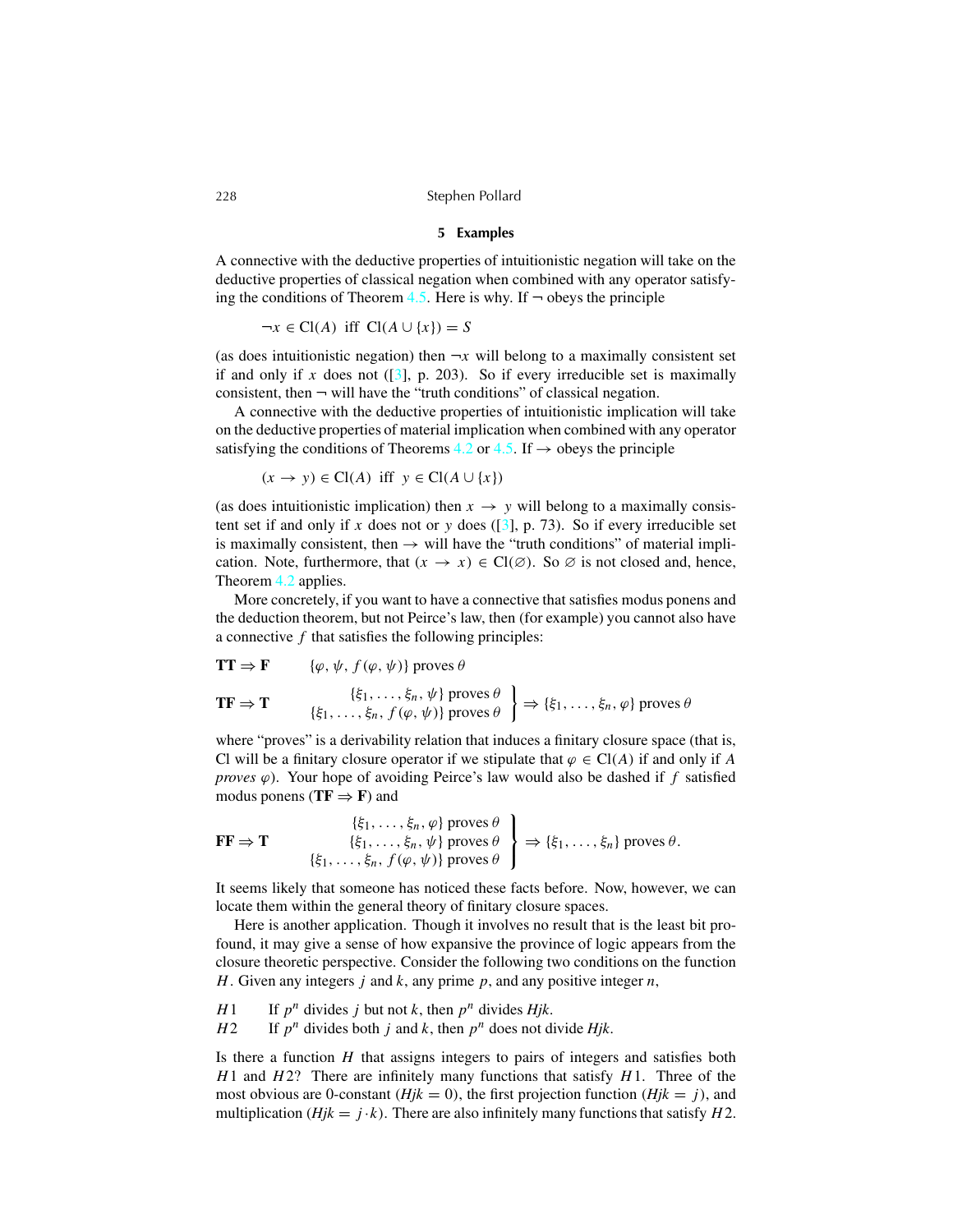#### Two-Valued Logic 229

<span id="page-8-0"></span>Two of the most obvious are 1-constant  $(Hjk = 1)$  and the function that assigns to the pair  $\langle j, k \rangle$  the first prime that does not divide either *j* or *k*. However, no function satisfies both  $H1$  and  $H2$ . Here is one reason why. The subgroups of the additive group of integers form a finitary, nonexpressive closure space in which the empty set is not irreducible  $(3]$ , pp. 135–38). The irreducible sets are the cyclic groups generated by a power of a prime. So  $H1$  is a version of  $TF \Rightarrow T$ , while  $H2$  is a version of  $TT \Rightarrow F$ . Theorem [4.2](#page-5-0) guarantees that *H* will not satisfy both.

#### **6 Summary**

In a finitary, expressive closure space every closed set is the intersection of maximally consistent sets. So, once the universe of such a closure space is given, all its remaining structure is determined by the maximally consistent sets. (The universe is always the intersection of a set of maximally consistent sets, namely, the empty one. But you cannot figure out what ∩∅ is supposed to be unless you already know what the universe is. If the universe is not the union of the maximally consistent sets, then the maximally consistent sets alone do not tell you what the universe is.) It is natural to inquire into the circumstances under which the system UNIVERSE + MAXIMALLY CONSISTENT SETS determines the structure of the whole closure space. This paper has contributed to that inquiry by identifying all the two-valued truth functions whose truth conditions guarantee that every irreducible set is maximally consistent. If any of these functions are definable on a finitary closure space, every closed set will be the intersection of maximally consistent sets and the system UNIVERSE + MAXIMALLY CONSISTENT SETS will tell you everything there is to know about the closure space.

### **References**

- [1] Crawley, P., and R. Dilworth, *Algebraic Theory of Lattices*, Prentice-Hall, Englewood Cliffs, 1973. Zbl [0494.06001.](http://www.emis.de/cgi-bin/MATH-item?0494.06001) [222](#page-1-0)
- [2] Kneale, W., "The province of logic," pp. 235–61 in *Contemporary British Philosophy*, edited by H. D. Lewis, Macmillan, New York, 1956. [223](#page-2-0)
- [3] Martin, N. M., and S. Pollard, *Closure Spaces and Logic*, vol. 369 of *Mathematics and its Applications*, Kluwer Academic Publishers, Dordrecht, 1996. Zbl [0855.54001.](http://www.emis.de/cgi-bin/MATH-item?0855.54001) MR [97m:03022.](http://www.ams.org/mathscinet-getitem?mr=97m:03022) [221,](#page-0-0) [222,](#page-1-0) [224,](#page-3-0) [225,](#page-4-0) [228,](#page-7-0) 229
- [4] Pollard, S., and N. M. Martin, "Closed bases and closure logic," *The Monist*, vol. 79 (1996), pp. 117–27. [221](#page-0-0)
- [5] Pollard, S., and N. M. Martin, "Contractions of closure systems," *Notre Dame Journal of Formal Logic*, vol. 35 (1994), pp. 108–15. Zbl [0804.06004.](http://www.emis.de/cgi-bin/MATH-item?0804.06004) MR [95m:03019.](http://www.ams.org/mathscinet-getitem?mr=95m:03019) [221](#page-0-0)
- [6] Scott, D., "Completeness and axiomatizability in many-valued logic," pp. 411–35 in *Proceedings of the Tarski Symposium (Vol. 25, University of California, Berkeley 1971)*, American Mathematical Society, Providence, 1974. Zbl [0318.02021.](http://www.emis.de/cgi-bin/MATH-item?0318.02021) MR [51:57.](http://www.ams.org/mathscinet-getitem?mr=51:57) [223](#page-2-0)
- [7] Shoesmith, D. J., and T. J. Smiley, *Multiple-conclusion Logic*, Cambridge University Press, Cambridge, 1978. Zbl [0381.03001.](http://www.emis.de/cgi-bin/MATH-item?0381.03001) MR [80k:03001.](http://www.ams.org/mathscinet-getitem?mr=80k:03001) [223](#page-2-0)